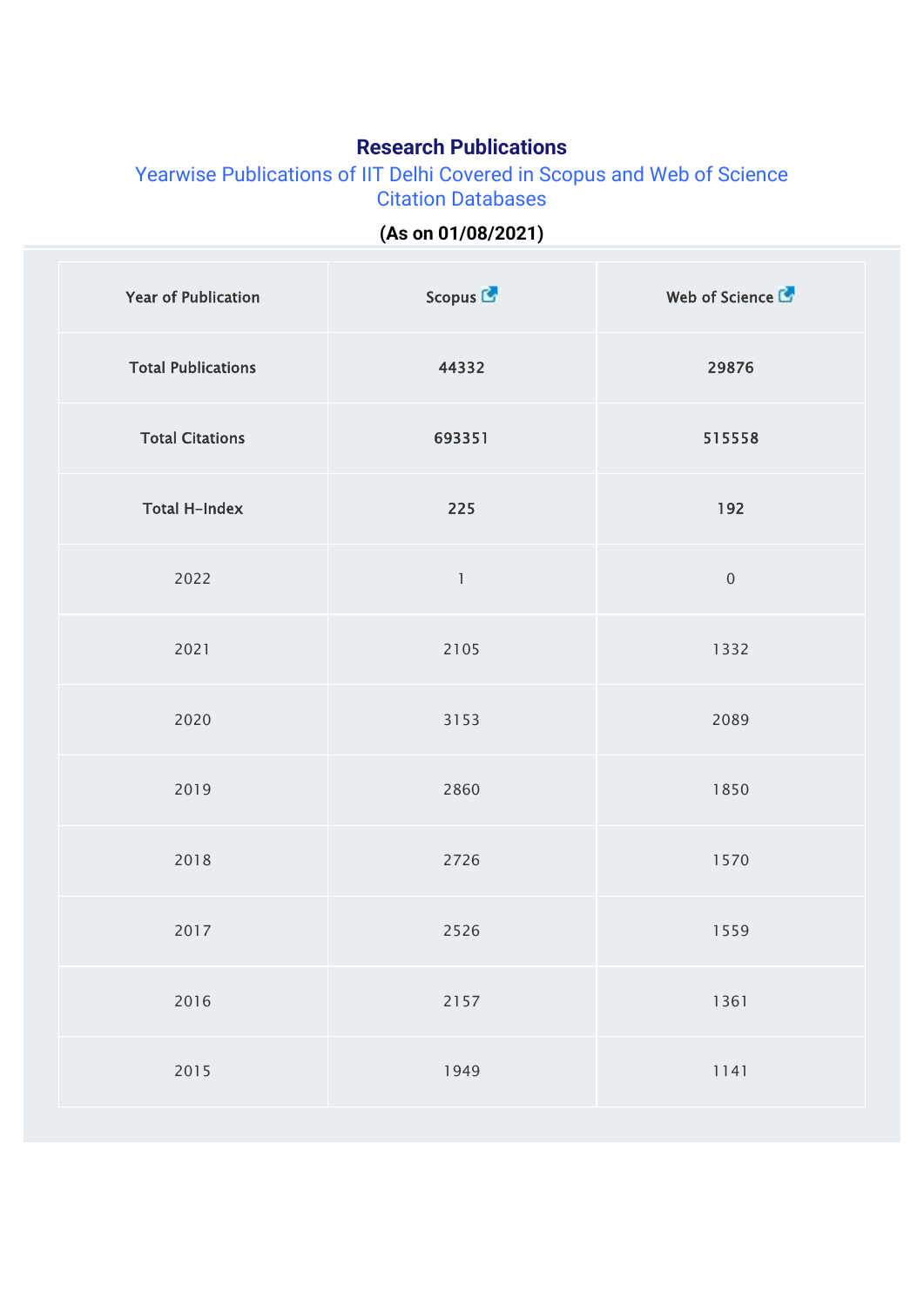| 2014 | 1884 | 1112 |
|------|------|------|
| 2013 | 1712 | 1004 |
| 2012 | 1568 | 873  |
| 2011 | 1444 | 814  |
| 2010 | 1439 | 856  |
| 2009 | 1252 | 812  |
| 2008 | 1309 | 823  |
| 2007 | 1276 | 807  |
| 2006 | 1240 | 703  |
| 2005 | 1032 | 626  |
| 2004 | 813  | 556  |
| 2003 | 712  | 504  |
| 2002 | 578  | 395  |
| 2001 | 504  | 374  |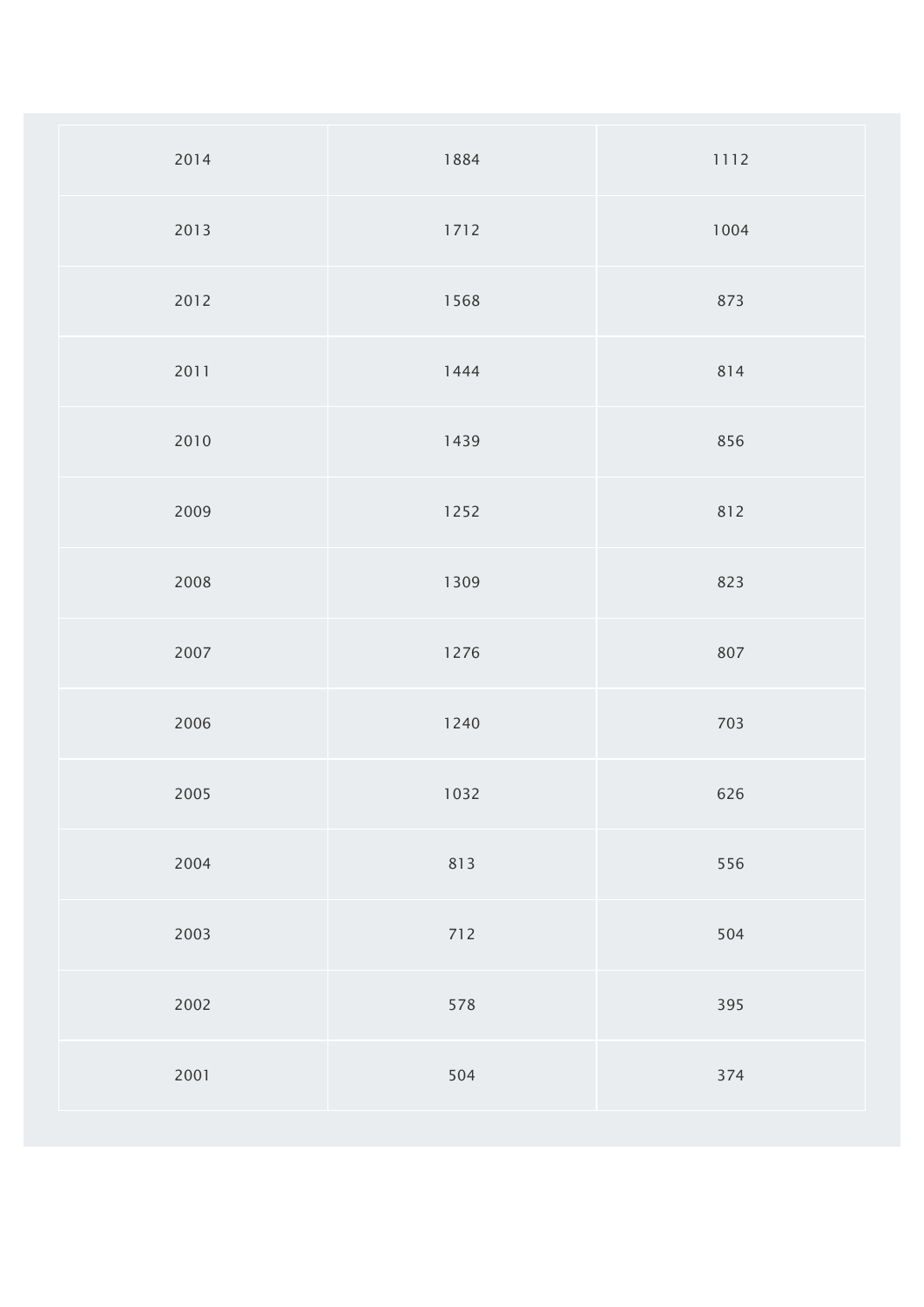| 2000 | 517 | 358 |
|------|-----|-----|
| 1999 | 459 | 318 |
| 1998 | 526 | 375 |
| 1997 | 448 | 324 |
| 1996 | 479 | 355 |
| 1995 | 405 | 356 |
| 1994 | 419 | 375 |
| 1993 | 359 | 301 |
| 1992 | 357 | 305 |
| 1991 | 395 | 324 |
| 1990 | 342 | 289 |
| 1989 | 327 | 315 |
| 1988 | 393 | 351 |
| 1987 | 406 | 362 |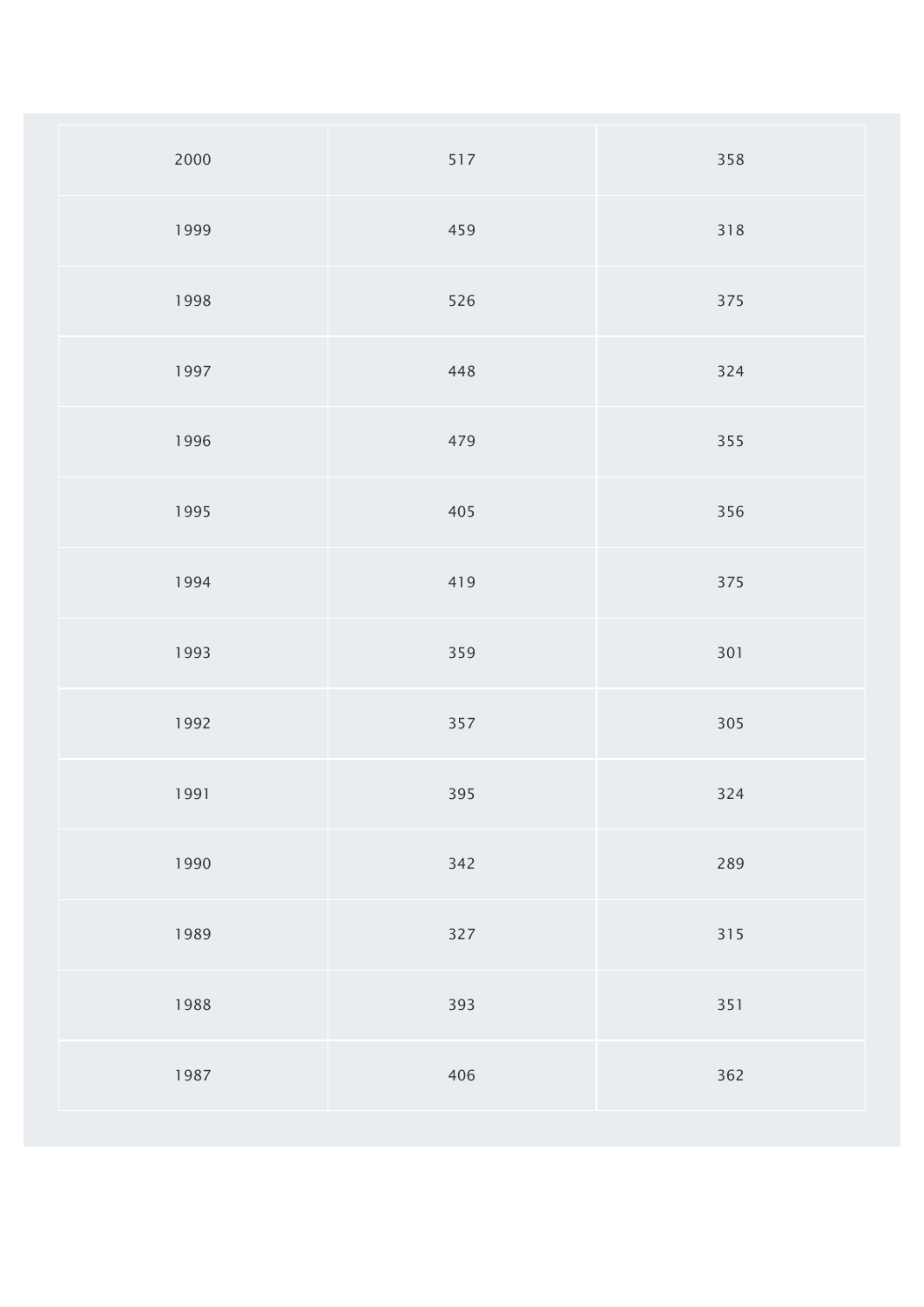| 1986 | 418     | 349   |
|------|---------|-------|
| 1985 | 471     | 373   |
| 1984 | 412     | 396   |
| 1983 | 364     | 390   |
| 1982 | 295     | 353   |
| 1981 | 265     | 315   |
| 1980 | 244     | 287   |
| 1979 | 258     | 324   |
| 1978 | 155     | 216   |
| 1977 | $151$   | 191   |
| 1976 | 158     | 209   |
| 1975 | $144$   | 190   |
| 1974 | $157\,$ | 197   |
| 1973 | $161$   | $191$ |